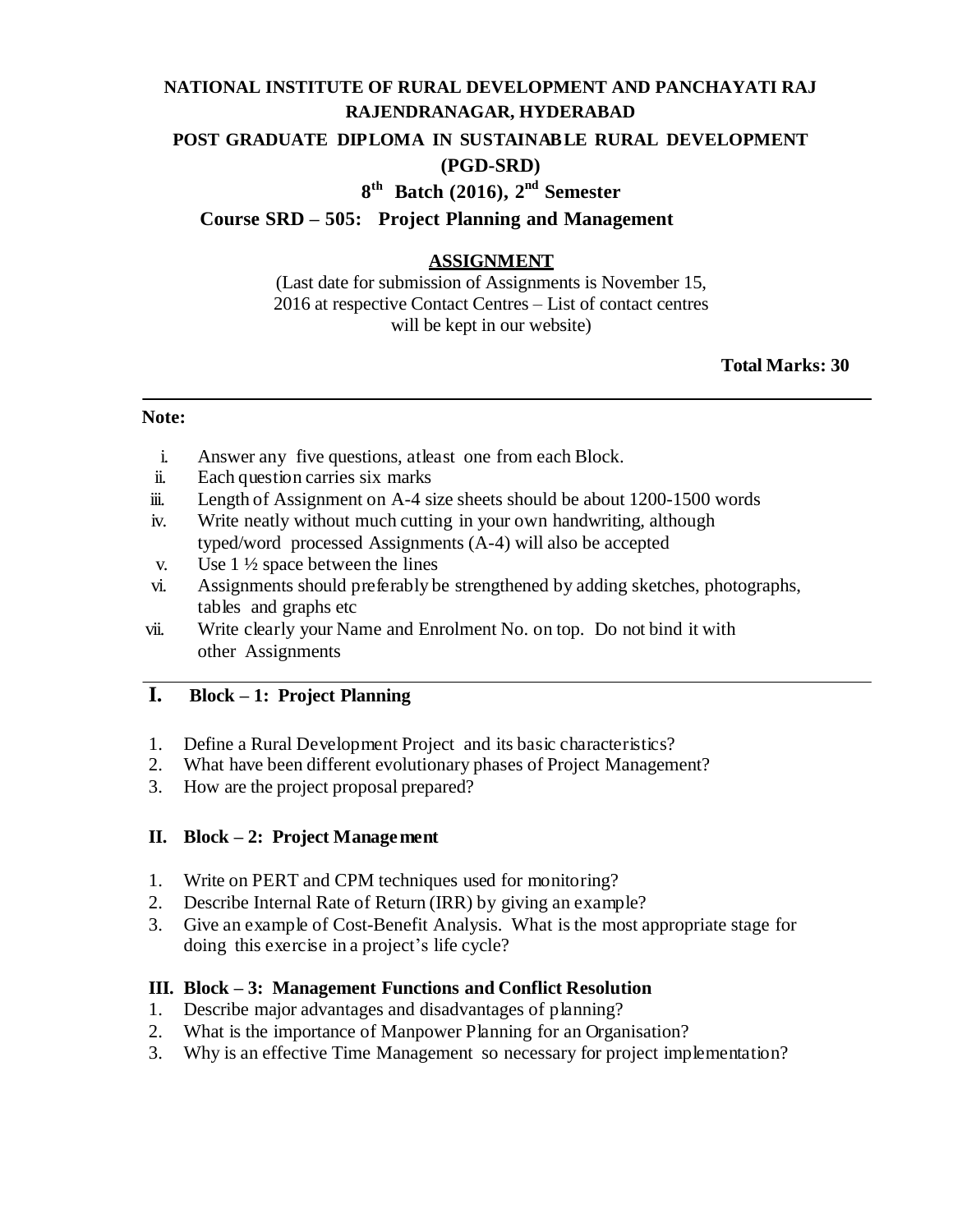# **NATIONAL INSTITUTE OF RURAL DEVELOPMENT AND PANCHAYATI RAJ RAJENDRANAGAR, HYDERABAD**

#### **POST GRADUATE DIPLOMA IN SUSTAINABLE RURAL**

### **DEVELOPMENT (PGD-SRD)**

# **8 th Batch (2016), 2 nd Semester**

**Course SRD – 506: Stakeholders in Rural Development ASSIGNMENT**

(Last date for submission of Assignments is November 15, 2016 at respective Contact Centres – List of contact centres will be kept in our website)

**Total Marks: 30**

#### **Note:**

- i. Answer any five questions, atleast one from each Block.
- ii. Each question carries six marks
- iii. Length of Assignment on A-4 size sheets should be about 1200-1500 words
- iv. Write neatly without much cutting in your own handwriting, although typed/word processed Assignments (A-4) will also be accepted
- v. Use  $1\frac{1}{2}$  space between the lines
- vi. Assignments should preferably be strengthened by adding sketches, photographs, tables and graphs etc
- vii. Write clearly your Name and Enrolment No. on top. Do not bind this assignment with other Assignments

#### **I. Block – 1: Rural Development and its Stakeholders**

- 1. Briefly narrate the scope and benefits of RTI.
- 2. What are major types of partnerships? Give an example of a major Public-Private Partnership in rural development in place in your area?
- 3. Describe Consumer Protection Bill 2015?

### **II. Block – 2: Coope ratives and other Formal and Informal Organisations**

- 1. What are specific characteristics of agricultural produce? Describe the role of a cooperative in helping the farmers to boost productivity and profitability?
- 2. How are Cooperatives organised in India? Describe different tiers of agriculture and consumer cooperatives.
- 3. What factors have contributed to poor performance of Consumer Cooperatives?

#### **III.Block – 3: Credit and Microfinance**

- 1. What is Refinancing? Describe the major role played by NABARD in accerating the pace of rural development?
- 2. Why have the Micro Finance Institution (MFIs) been facing criticism lately? Can the much–maligned money lenders be abolished totally through pro-active role played by MFIs?
- 3. What role can be played by SHGs in resource mobilisation for initiating an economic activity by its members?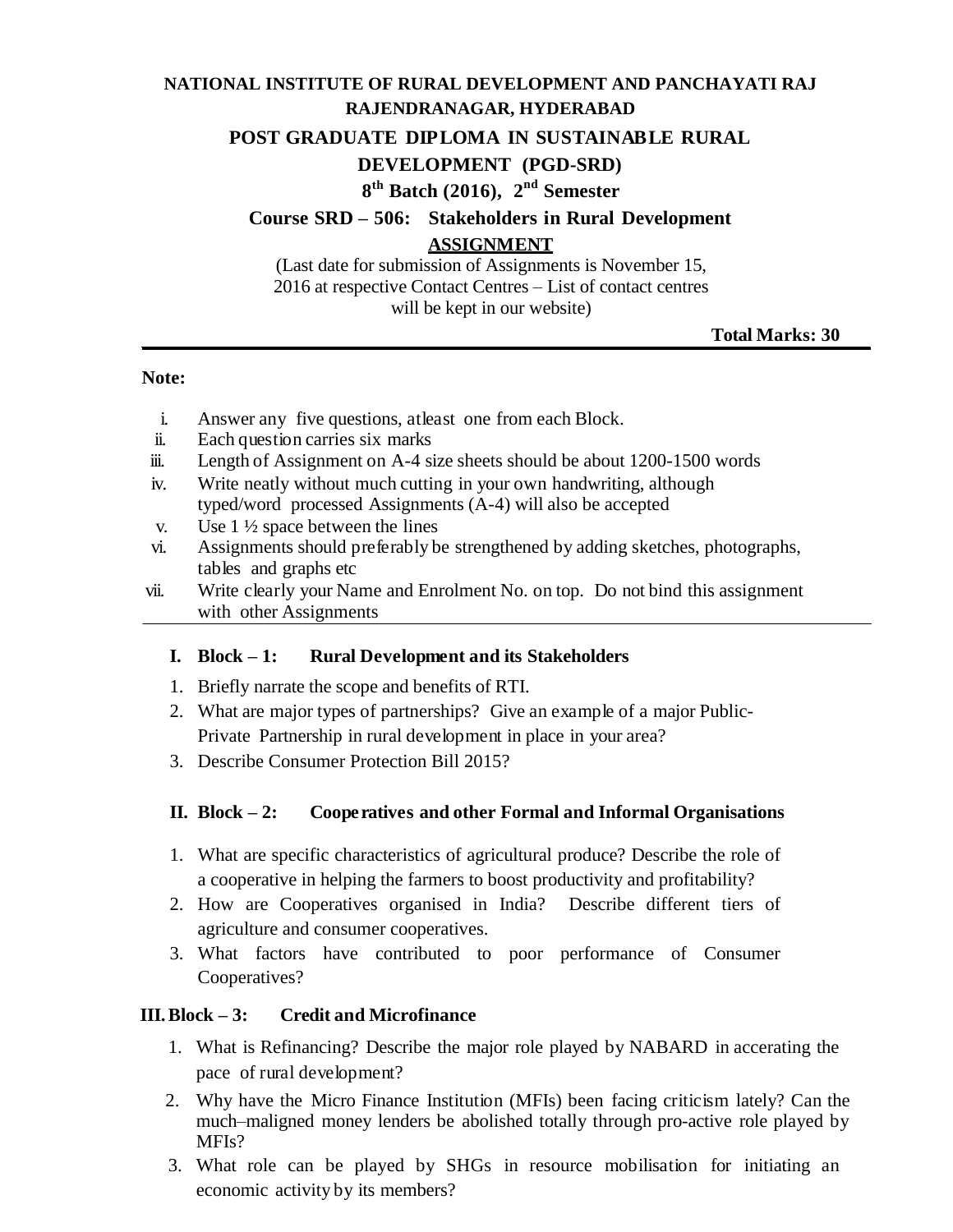### **IV. Block – 4: Conflicts and Conflict Management**

- 1. What are productive and counter-productive conflicts? Give example of major causes for origin of a conflict in your neighbourhood and how was it resolved without going to court?
- 2. What role is played by CBOs, NGOs etc in resolving conflicts? Give an example of an intervention of an NGOs solving a major conflict which occurred in your locality ?
- 3. How are disputes related to development projects resolved? Do you have any suggestions?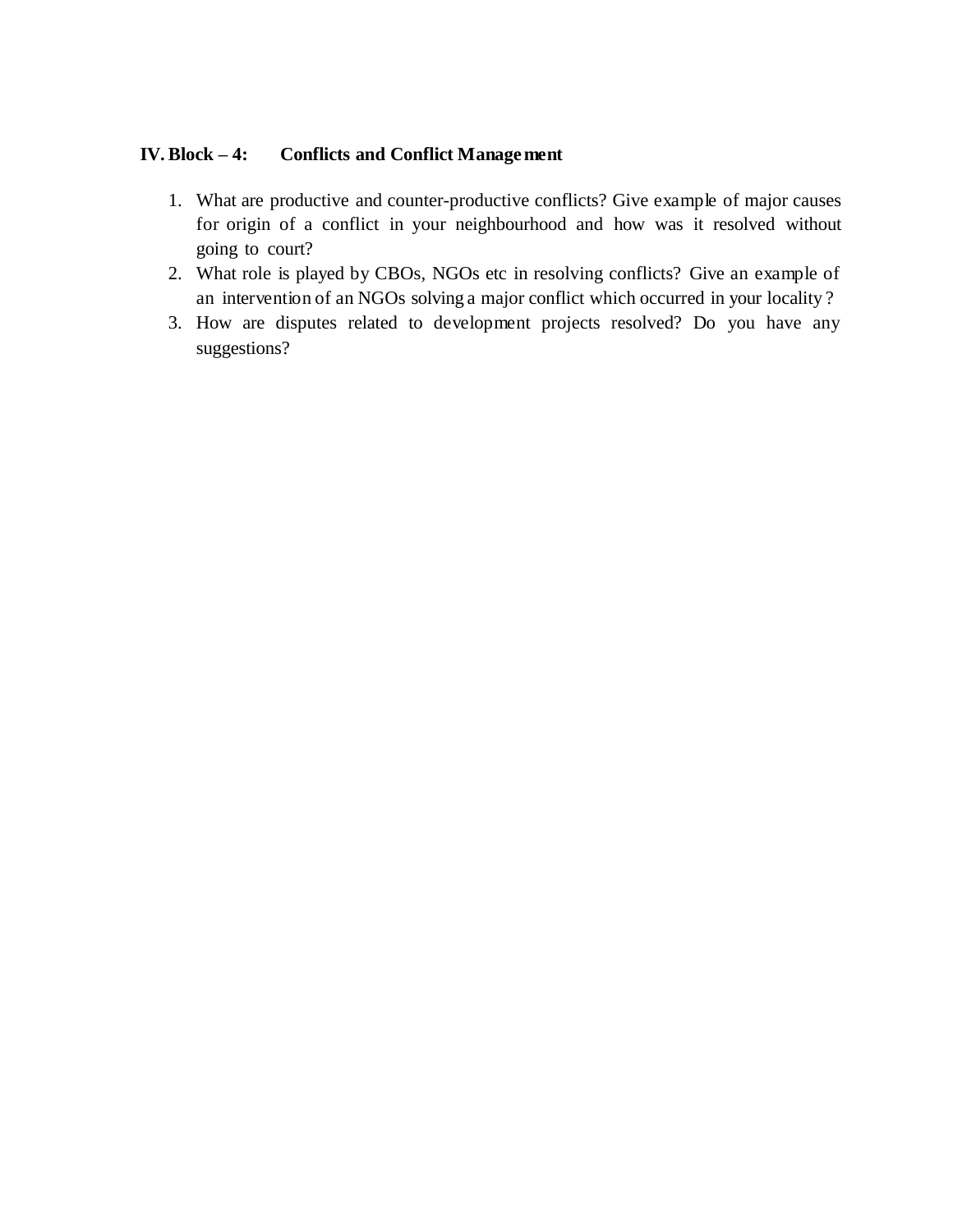# **NATIONAL INSTITUTE OF RURAL DEVELOPMENT AND PANCHAYATI RAJ RAJENDRANAGAR, HYDERABAD**

**POST GRADUATE DIPLOMA IN SUSTAINABLE RURAL**

# **DEVELOPMENT (PGD-SRD)**

# **8 th Batch (2016), 2 nd Semester**

# **Course SRD – 507: Appropriate Technologies and Practices for**

# **Sustainable Development**

# **ASSIGNMENT**

(Last date for submission of Assignments is November 15, 2016 at respective Contact Centres – List of contact centres will be kept in our website)

**Total Marks: 30**

#### **Note:**

- i. Answer any five questions, atleast one from each Block.
- ii. Each question carries six marks
- iii. Length of Assignment on A-4 size sheets should be about 1200-1500 words
- iv. Write neatly without much cutting in your own handwriting, although typed/word processed Assignments (A-4) will also be accepted
- v. Use  $1\frac{1}{2}$  space between the lines
- vi. Assignments should preferably be strengthened by adding sketches, photographs, tables and graphs etc
- vii. Write clearly your Name and Enrolment No. on top. Do not bind this Assignment with other Assignments

# **I. Block – 1: Energy and Development**

- 1. Write a note on role of energy in sustainable growth of rural economy?
- 2. What have been the broad objectives of rural electrification and to what extent these have been achieved?
- 3. Explain the importance of exploiting renewable energy sources in reducing the impact of commercial energy?

# **II. Block – 2: Water and Development**

- 1. Describe the impact of over-exploitation of ground water depletion on a g r i c u l t u r e and environment?
- 2. Is roof water-harvesting largely an urban phenomena or it is also being been utilised in rural areas? What are major methods of roof water harvesting used in your area?
- 3. Visit a major watershed project of your region and describe its salient features?

# **III. Block -3: Rural Infrastructure**

- 1. Describe various technologies available for low cost rural housing. In your opinion what will be cheapest rural housing technology for your area and why?
- 2. How effective have been government policies in ushering in rural industrialisation?
- 3. What role do rural roads play in the development of rural communities? Write a short note on Prime Minister Grameen Sadak Yojana (PMGSY)?